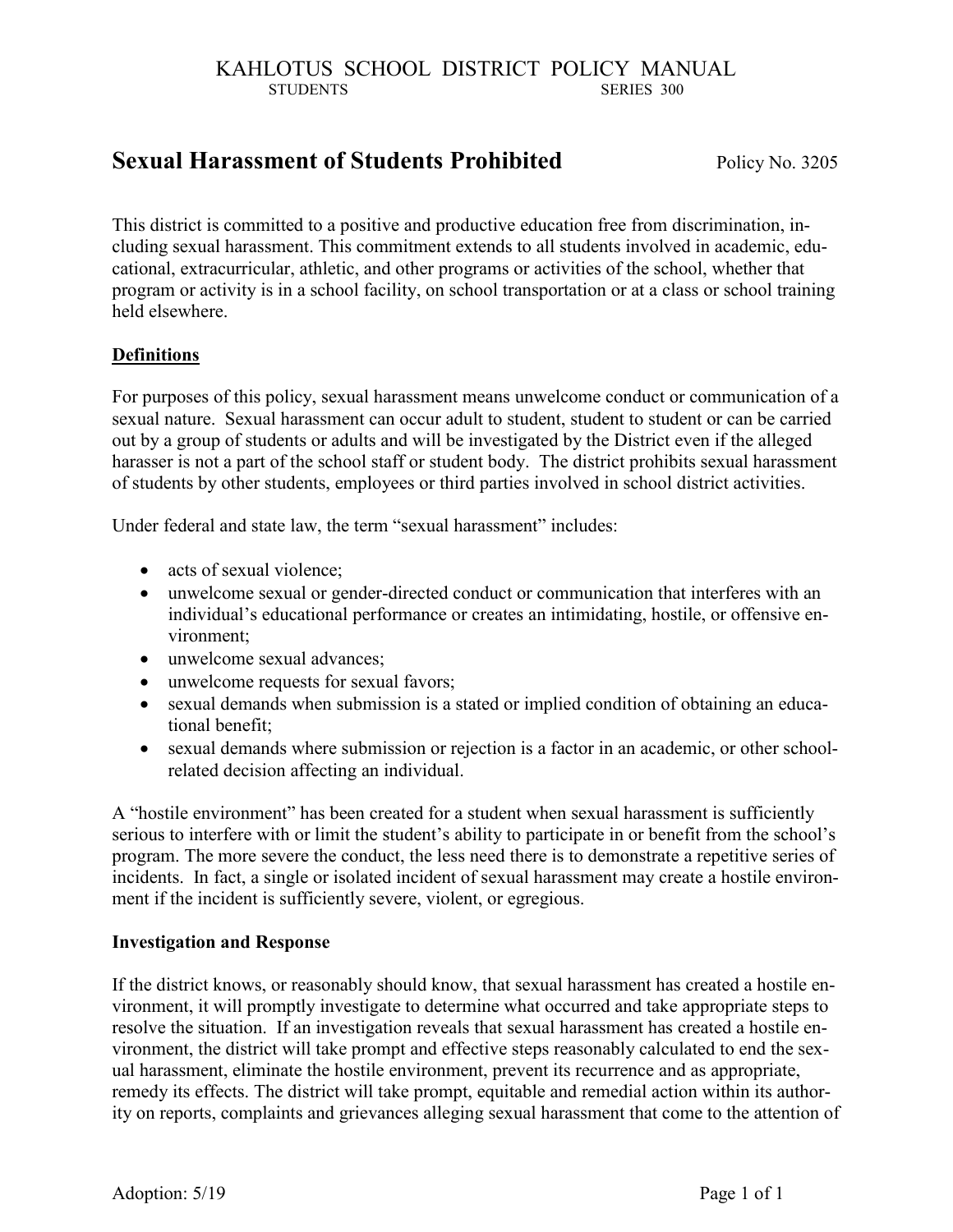the district, either formally or informally. The district will take these steps every time a complaint, alleging sexual harassment comes to the attention of the district, either formally or formally.

Allegations of criminal misconduct will be reported to law enforcement and suspected child abuse will be reported to law enforcement or Child Protective Services. Regardless of whether the misconduct is reported to law enforcement, school staff will promptly investigate to determine what occurred and take appropriate steps to resolve the situation, to the extent that such investigation does not interfere with an ongoing criminal investigation. A criminal investigation does not relieve the district of its independent obligation to investigate and resolve sexual harassment.

Engaging in sexual harassment will result in appropriate discipline or other appropriate sanctions against offending students, staff or other third parties involved in school district activities. Anyone else who engages in sexual harassment on school property or at school activities will have their access to school property and activities restricted, as appropriate.

## **Retaliation and False Allegations**

Retaliation against any person who makes or is a witness in a sexual harassment complaint is prohibited and will result in appropriate discipline. The district will take appropriate actions to protect involved persons from retaliation.

It is a violation of this policy to knowingly report false allegations of sexual harassment. Persons found to knowingly report or corroborate false allegations will be subject to appropriate discipline.

#### **Staff Responsibilities**

The superintendent will develop and implement formal and informal procedures for receiving, investigating and resolving complaints or reports of sexual harassment. The procedures will include reasonable and prompt time lines and delineate staff responsibilities under this policy.

Any school employee who witnesses sexual harassment or receives a report, informal complaint, or written complaint about sexual harassment is responsible for informing the district Title IX or Civil Rights Compliance Coordinator. All staff are also responsible for directing complainants to the formal complaint process.

Reports of discrimination and discriminatory harassment will be referred to the district's Title IX/Civil Rights Compliance Coordinator. Reports of disability discrimination or harassment will be referred to the district's Section 504 Coordinator.

## **Notice and Training**

Adoption: 5/19 Page 2 of 1 The superintendent will develop procedures to provide age-appropriate information and education to district staff, students, parents and volunteers regarding this policy and the recognition and prevention of sexual harassment. At a minimum sexual harassment recognition and prevention and the elements of this policy will be included in staff, student and regular volunteer orientation. This policy and the procedure, which includes the complaint process, will be posted in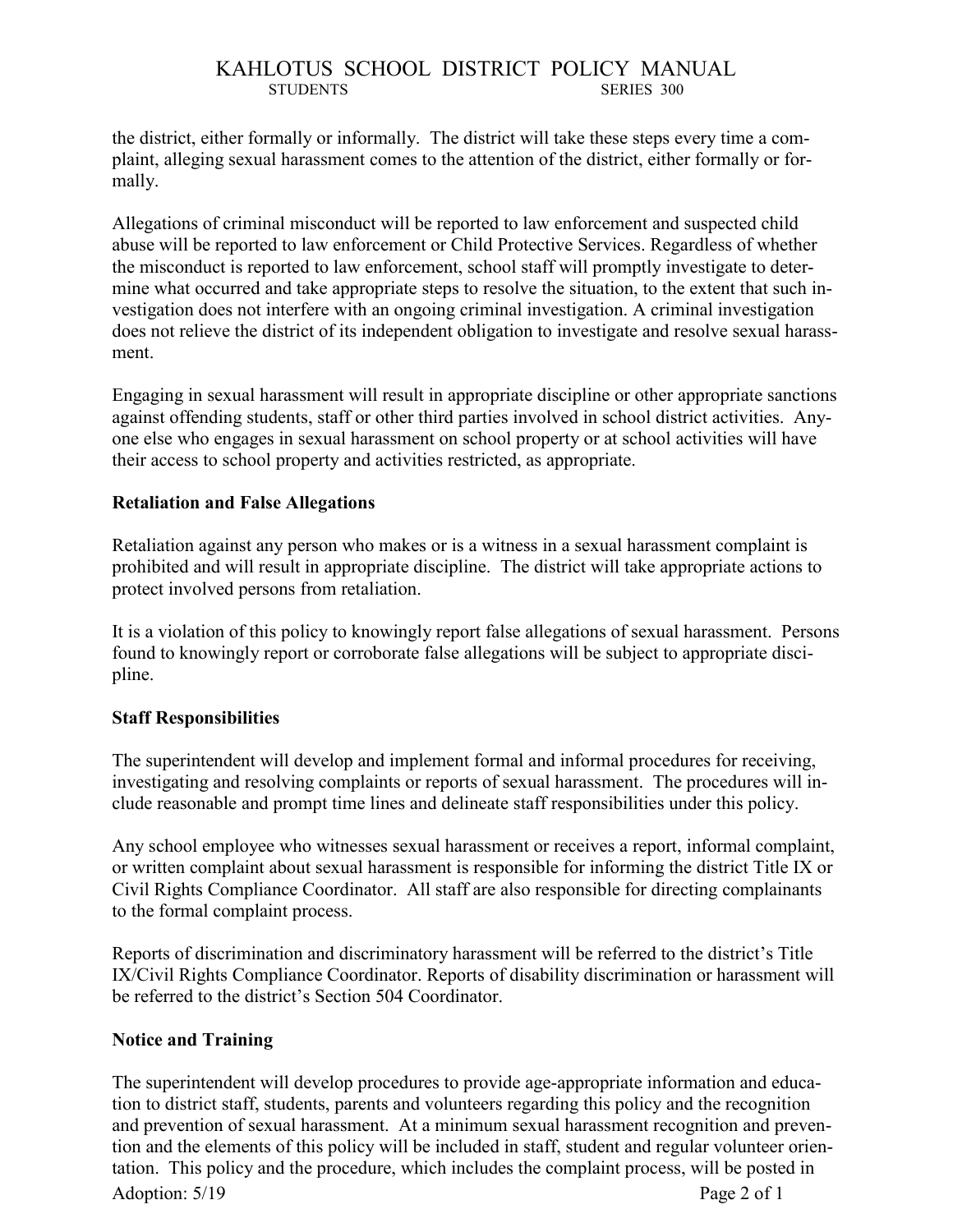each district building in a place available to staff, students, parents, volunteers and visitors. Information about the policy and procedure will be clearly stated and conspicuously posted throughout each school building, provided to each employee and reproduced in each student, staff, volunteer and parent handbook. Such notices will identify the District's Title IX coordinator and provide contact information, including the coordinator's email address.

#### **Policy Review**

The superintendent will make an annual report to the board reviewing the use and efficacy of this policy and related procedures. Recommendations for changes to this policy, if applicable, will be included in the report. The superintendent is encouraged to involve staff, students, volunteers and parents in the review process.

| Cross References: | 3207 - Prohibition of Harassment, Intimidation and Bullying           |
|-------------------|-----------------------------------------------------------------------|
|                   | 3210 - Nondiscrimination                                              |
|                   | $3211$ – Transgender Students                                         |
|                   | 3240 - Student Conduct                                                |
|                   | 3421 - Child Abuse, Neglect and Exploitation Prevention               |
|                   | 5010 - Nondiscrimination and Affirmative Action                       |
|                   | 5011 – Sexual Harassment of District Employees Prohibited             |
|                   |                                                                       |
| Legal References: | RCW 28A.640.020 Regulations, guidelines to eliminate discrimination — |
|                   | Scope — Sexual harassment policies                                    |
|                   | WAC 392-190-058 Sexual harassment                                     |
|                   | <u>20 U.S.C. §§ 1681-1688</u>                                         |
|                   |                                                                       |
| Management Re-    | $2015 - July Policy$ Alert                                            |
| sources:          | 2014 - December Issue                                                 |
|                   | 2010 - October Issue                                                  |
|                   |                                                                       |
|                   |                                                                       |

Adoption Date: Classification: **Essential** Revised Dates: **10.11; 12.14; 07.15**

©2015 Washington State School Directors' Association. All rights reserved.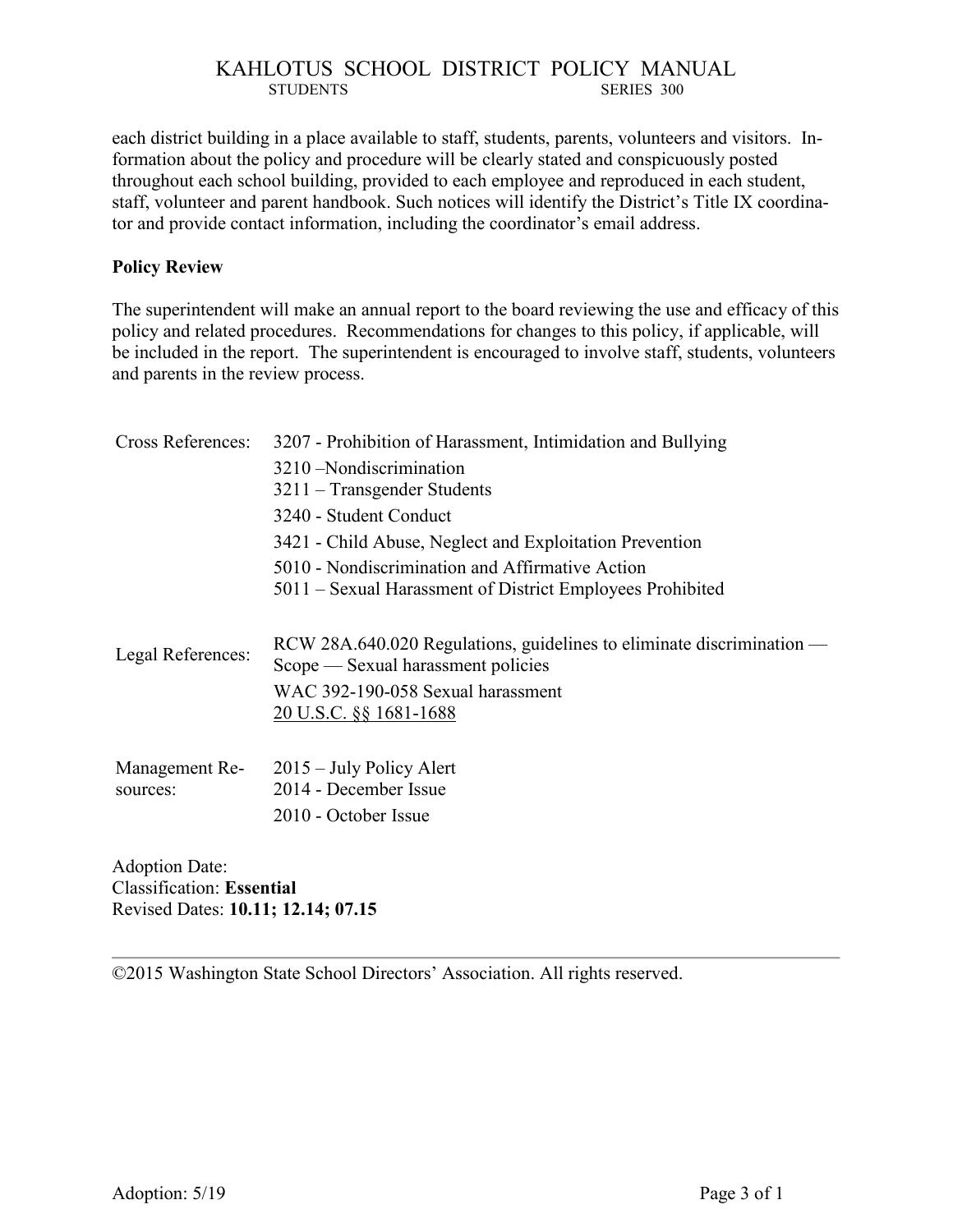# **Sexual Harassment of Students Prohibited** Procedure No. 3205P

The procedure is intended to set forth the requirements of Policy 3205, including the process for a prompt, thorough, and equitable investigation of allegations of sexual harassment and the need to take appropriate steps to resolve such situations. If sexual harassment is found to have created a hostile environment, staff must take immediate action to eliminate the harassment, prevent its reoccurrence, and address its effects.

This procedure applies to sexual harassment (including sexual violence) targeted at students carried out by other students, employees or third parties involved in school district activities. Because students can experience the continuing effects of off-campus harassment in the educational setting, the district will consider the effects of off-campus conduct when evaluating whether there is a hostile environment on campus. The district has jurisdiction over these complaints pursuant to Title IX of the Education Amendments of 1972, Chapter 28A.640, RCW and Chapter 392-190 WAC.

**Notice** 

- Information about the district's sexual harassment policy will be easily understandable and conspicuously posted throughout each school building, be reproduced in each student, staff, volunteer and parent handbook.
- In addition to the posting and reproduction of this procedure and Policy 3205, the district will provide annual notice to employees that complaints pursuant to this procedure may be filed at [*insert address of district administrative office*].

Staff Responsibilities

- In the event of an alleged sexual assault, the school principal will immediately inform: 1) the Title IX/Civil Rights Compliance Coordinator so that the district can appropriately respond to the incident consistent with its own grievance procedures; and 2) law enforcement.
- The principal will notify the targeted student(s) and their parents/guardians of their right to file a criminal complaint and a sexual harassment complaint simultaneously.

Confidentiality

- If a complainant requests that his or her name not be revealed to the alleged perpetrator or asks that the district not investigate or seek action against the alleged perpetrator, the request will be forwarded to the [*insert title of appropriate district employee(s)*] for evaluation.
- The [*insert title of appropriate district employee(s)*] should inform the complainant that honoring the request may limit its ability to respond fully to the incident, including pursuing disciplinary action against the alleged perpetrator.
- If the complainant still requests that his or her name not be disclosed to the alleged perpetrator or that the district not investigate or seek action against the alleged perpetrator, the district will need to determine whether or not it can honor such a request while still providing a safe and nondiscriminatory environment for all students, staff and other third parties engaging in district activities, including the person who reported the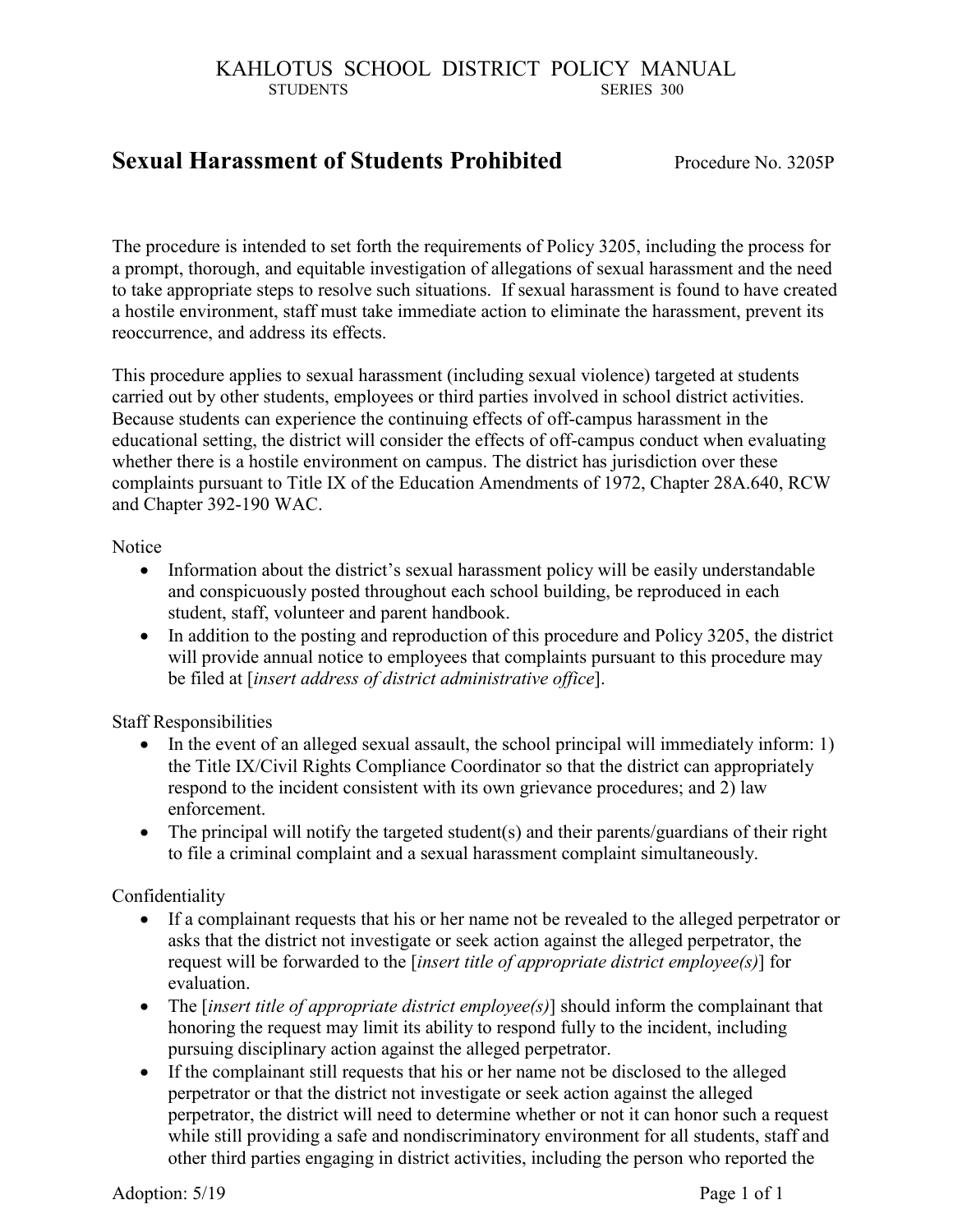sexual harassment. Although a complainant's request to have his or her name withheld may limit the district's ability to respond fully to an individual allegation of sexual harassment, the district will use other appropriate means available to address the sexual harassment.

RetaliationTitle IX prohibits retaliation against any individual who files a complaint under these laws or participates in a complaint investigation. When an informal or formal complaint of sexual harassment is made, the district will take steps to stop further harassment and prevent any retaliation against the person who made the complaint, was the subject of the harassment, or against those who provided information as a witness. The district will investigate all allegations of retaliation and take actions against those found to have retaliated.

## Informal Complaint Process

Anyone may use informal procedures to report and resolve complaints of sexual harassment. Informal reports may be made to any staff member. Staff will always notify complainants of their right to file a formal complaint and the process for same. Staff will also direct potential complainants to [*insert Title IX Coordinator's name and contact information*]. Additionally, staff will also inform an appropriate supervisor or professional staff member when they receive complaints of sexual harassment, especially when the complaint is beyond their training to resolve or alleges serious misconduct.

During the course of the informal complaint process, the district will take prompt and effective steps reasonably calculated to end any harassment and to correct any discriminatory effects on the complainant. If an investigation is needed to determine what occurred, the district will take interim measures to protect the complainant before the final outcome of the district's investigation (e.g., allowing the complainant to change academic or extracurricular activities or break times to avoid contact with the alleged perpetrator).

Informal remedies may include:

- An opportunity for the complainant to explain to the alleged harasser that his or her conduct is unwelcome, offensive or inappropriate, either in writing or face-to-face;
- A statement from a staff member to the alleged harasser that the alleged conduct is not appropriate and could lead to discipline if proven or repeated;
- A general public statement from an administrator in a building reviewing the district sexual harassment policy without identifying the complainant;
- Developing a safety plan;
- Separating students; or
- Providing staff and/or student training

Informal complaints may become formal complaints at the request of the complainant, parent/guardian, or because the district believes the complaint needs to be more thoroughly investigated.

The district will inform the complainant and their parent/guardian how to report any subsequent problems. Additionally, the district will conduct follow-up inquiries to see if there have been any new incidents or instances of retaliation, and to promptly respond and appropriately address continuing or new problems. Follow-up inquiries will follow a timeline agreed to by the district and complainant.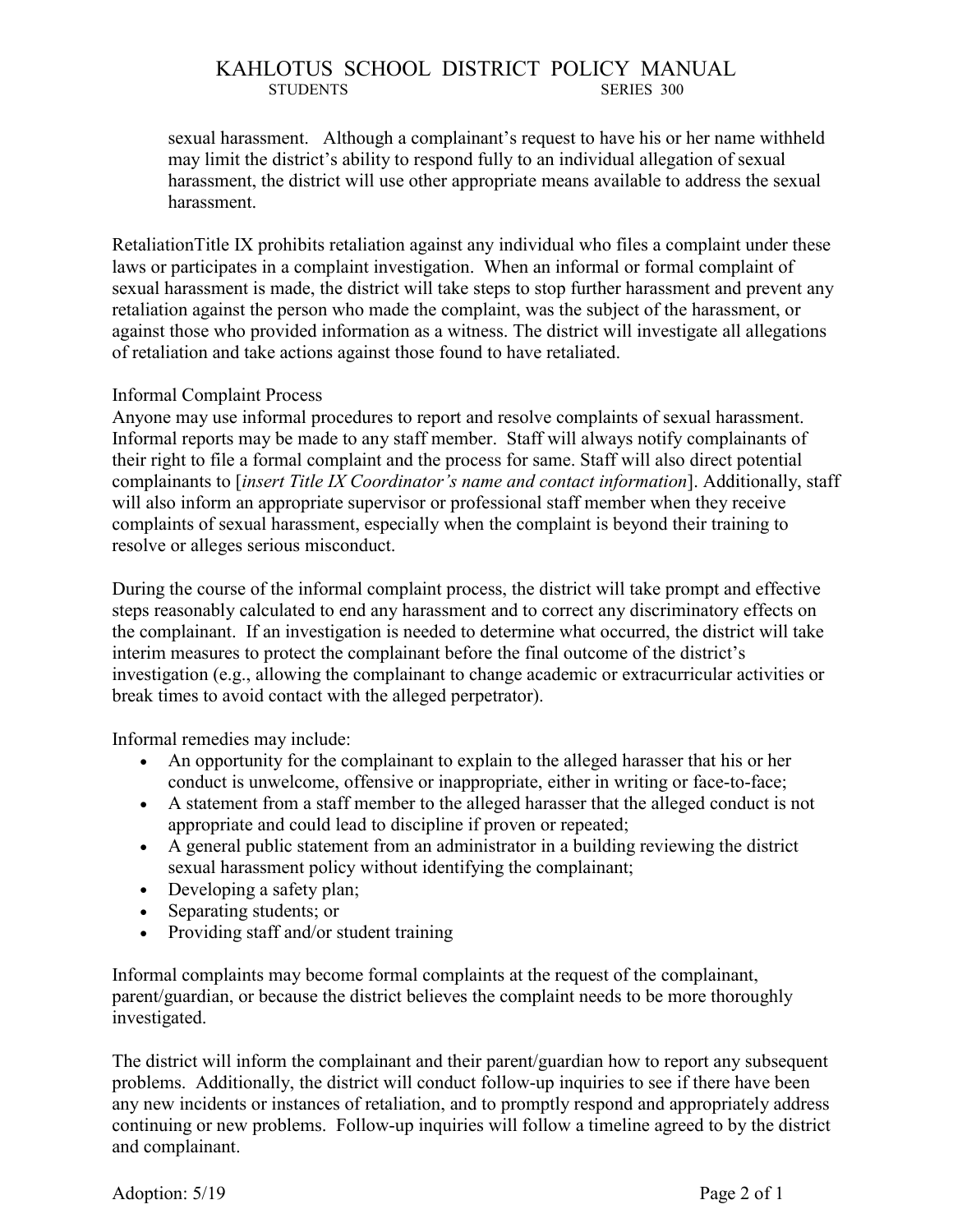Formal Complaint Process

Level One – Complaint to District

Anyone may initiate a formal complaint of sexual harassment, even if the informal complaint process is being utilized. At any level in the formal complaint process, the district will take interim measures to protect the complainant before the final outcome of the district's investigation.

The following process will be followed: Filing of Complaint

- All formal complaints will be in writing and will set forth the specific acts, conditions or circumstances alleged to have occurred and to constitute sexual harassment. The Title IX Coordinator may draft the complaint based on the report of the complainant for the complainant to review and approve. The superintendent or Title IX Coordinator may also conclude that the district needs to conduct an investigation based on information in his or her possession, regardless of the complainant's interest in filing a formal complaint.
- The time period for filing a complaint is one year from the date of the occurrence that is the subject matter of the complaint. However, a complaint filing deadline may not be imposed if the complainant was prevented from filing due to: 1) Specific misrepresentations by the district that it had resolved the problem forming the basis of the complaint; or 2) Withholding of information that the district was required to provide under WAC 392-190-065 or WAC 392-190-005.
- Complaints may be submitted by mail, fax, e-mail or hand-delivery to the district Title IX Coordinator, [*insert name/title*] at [*insert office address, telephone number and e-mail address*]. Any district employee who receives a complaint that meets these criteria will promptly notify the Coordinator.

Investigation and Response

- The Title IX Coordinator will receive and investigate all formal, written complaints of sexual harassment or information in the coordinator's possession that they believe requires further investigation. The Coordinator will delegate his or her authority to participate in this process if such action is necessary to avoid any potential conflicts of interest. Upon receipt of a complaint, the Coordinator will provide the complainant a copy of this procedure.
- Investigations will be carried out in a manner that is adequate in scope, reliable and impartial. During the investigation process, the complainant and accused party or parties, if the complainant has identified an accused harasser(s), will have an equal opportunity to present witnesses and relevant evidence. Complainants and witnesses may have a trusted adult with them during any district-initiated investigatory activities. The school district and complainant may also agree to resolve the complaint in lieu of an investigation.When the investigation is completed, the Coordinator will compile a full written report of the complaint and the results of the investigation.

Superintendent Response

 The superintendent will respond in writing to the complainant and the alleged perpetrator within thirty (30) calendar days of receipt of the complaint, unless otherwise agreed to by the complainant or if exceptional circumstances related to the complaint require an extension of the time limit. In the event an extension is needed, the district will notify the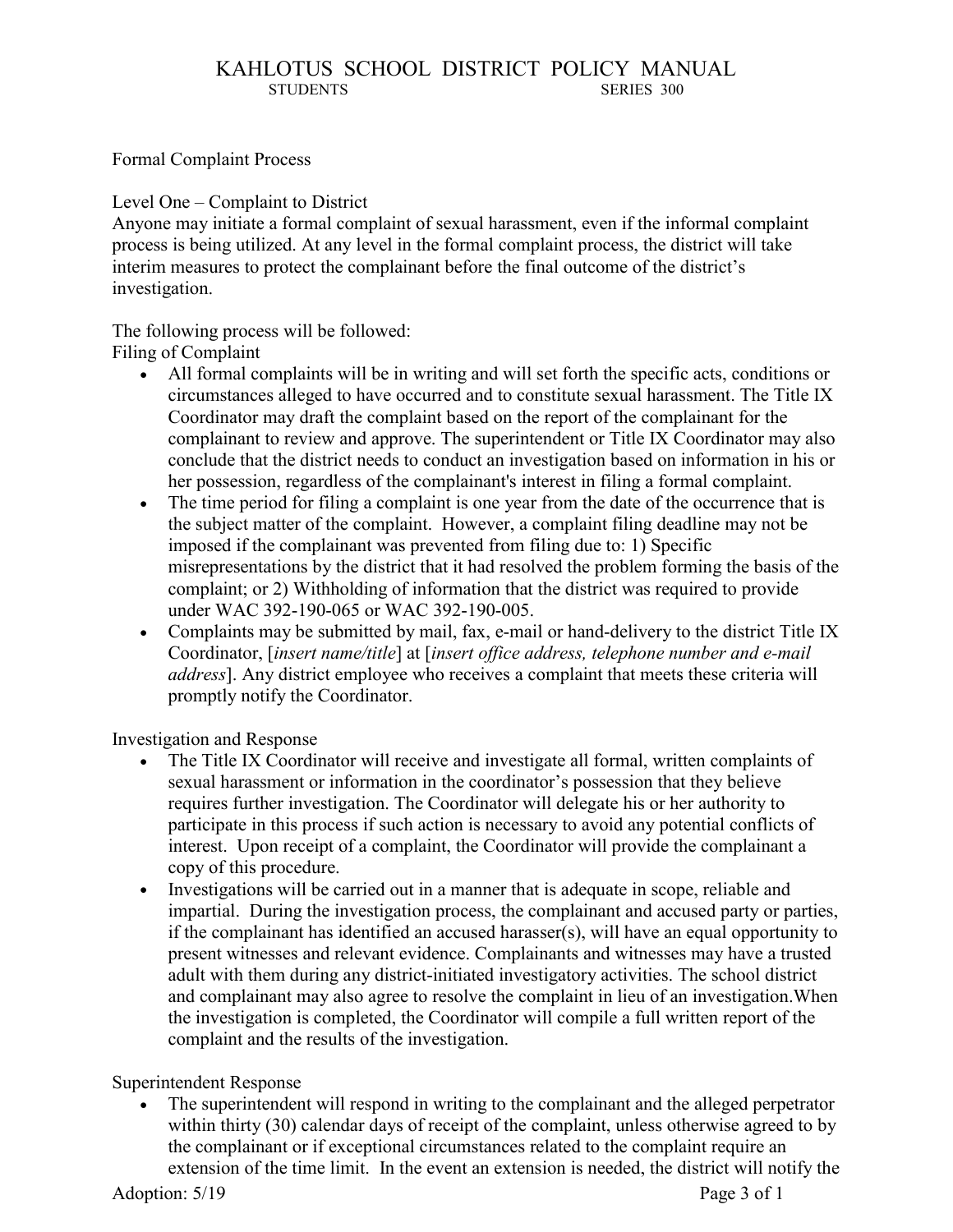complainant in writing of the reason for the extension and the anticipated response date. At the time the district responds to the complainant, the district must send a copy of the response to the office of the superintendent of public instruction.

- The response of the superintendent or designee will include: 1) a summary of the results of the investigation; 2) a statement as to whether a preponderance of the evidence establishes that the complainant was sexually harassed ; 3) if sexual harassment is found to have occurred, the corrective measures the district deems necessary, including assurance that the district will take steps to prevent recurrence and remedy its effects on the complainant and others, if appropriate; 4) notice of the complainant's right to appeal to the school board and the necessary filing information; and 5) any corrective measures the district will take, remedies for the complainant (e.g., sources of counseling, advocacy and academic support), and notice of potential sanctions for the perpetrator(s) (e.g., discipline).
- The superintendent's or designee's response will be provided in a language the complainant can understand and may require language assistance for complainants with limited English proficiency in accordance with Title VI of the Civil Rights Act of 1964. If the complaint alleges discriminatory harassment by a named party or parties, the coordinator will provide the accused party or parties with notice of the outcome of the investigation and notice of their right to appeal any discipline or corrective action imposed by the district.
- Any corrective measures deemed necessary will be instituted as quickly as possible, but in no event more than thirty (30) days after the superintendent's mailing of a written response, unless the accused is appealing the imposition of discipline and the district is barred by due process considerations or a lawful order from imposing the discipline until the appeal process is concluded. Staff may also pursue complaints through the appropriate collective bargaining agreement process or anti-discrimination policy.
- The district will inform the complainant and their parent/guardian how to report any subsequent problems. Additionally, the district will conduct follow-up inquiries to see if there have been any new incidents or instances of retaliation, and to promptly respond and appropriately address continuing or new problems. Follow-up inquiries will follow a timeline agreed to by the district and complainant.

## Level Two - Appeal to Board of Directors

Notice of Appeal and Hearing

- If a complainant disagrees with the superintendent's or designee's written decision, the complainant may appeal the decision to the district board of directors , by filing a written notice of appeal with the secretary of the board within ten (10) calendar days following the date upon which the complainant received the response.
- The board will schedule a hearing to commence by the twentieth (20th) calendar day following the filing of the written notice of appeal, unless otherwise agreed to by the complainant and the superintendent or for good cause.
- Both parties will be allowed to present such witnesses and testimony as the board deems relevant and material.

#### Board Decision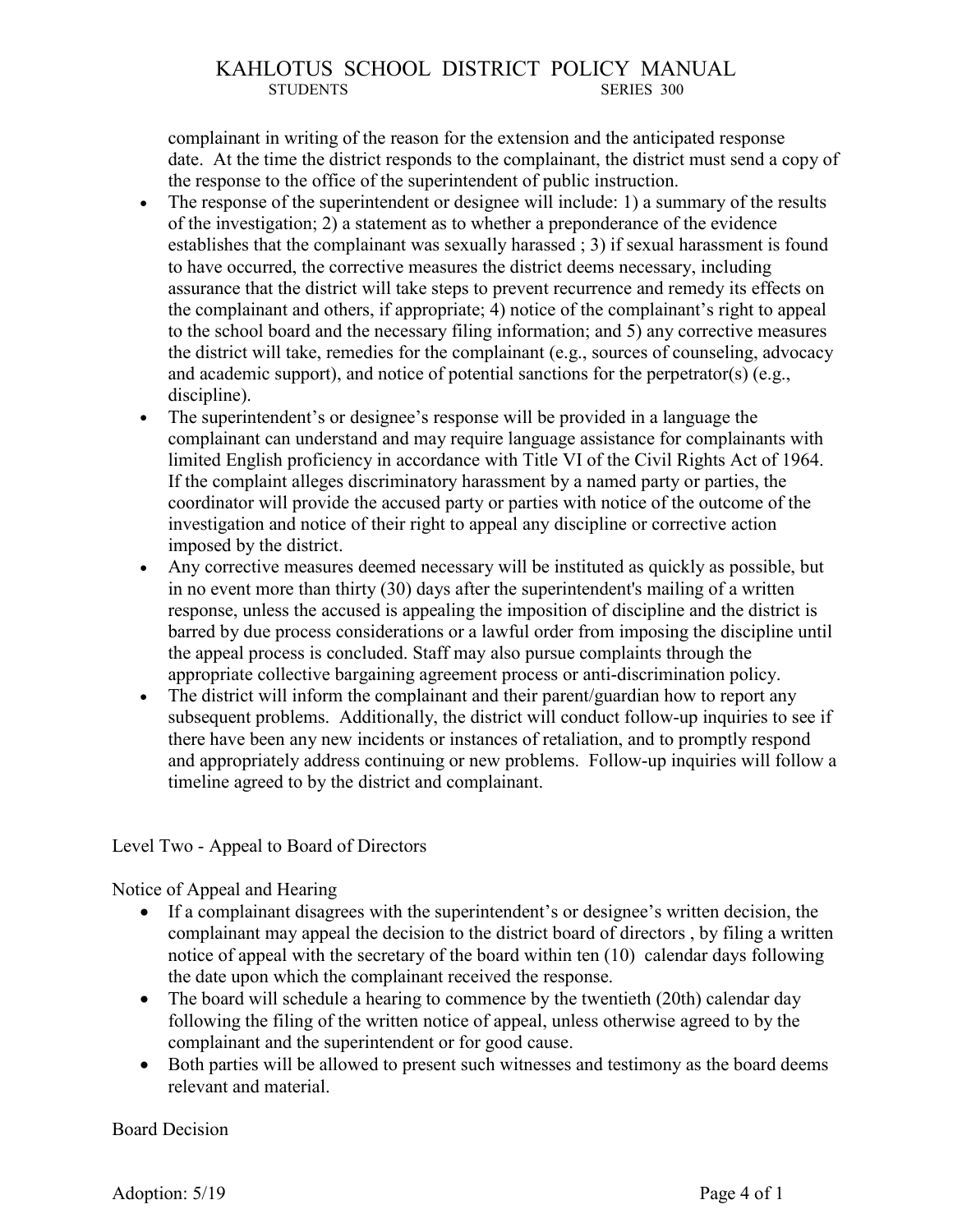- Unless otherwise agreed to by the complainant, the board will render a written decision within thirty (30) calendar days following the filing of the notice of appeal and provide the complainant with a copy of the decision.
- The decision will be provided in a language that the complainant can understand which may require language assistance for complainants with limited English proficiency in accordance with Title VI of the Civil Rights Act.
- The decision will include notice of the complainant's right to appeal to the Superintendent of Public Instruction and will identify where and to whom the appeal must be filed. The district will send a copy of the appeal decision to the office of the superintendent of public instruction.

Level Three - Complaint to the Superintendent of Public Instruction

Filing of Complaint

- If a complainant disagrees with the decision of the board of directors, or if the district fails to comply with this procedure, the complainant may file a complaint with the superintendent of public instruction.
- A complaint must be received by the Superintendent of Public Instruction on or before the twentieth (20) calendar day following the date upon which the complainant received written notice of the board of directors' decision, unless the Superintendent of Public Instruction grants an extension for good cause. Complaints may be submitted by mail, fax, electronic mail, or hand delivery.
- A complaint must be in writing and include: 1) A description of the specific acts, conditions or circumstances alleged to violate applicable anti-sexual harassment laws; 2) The name and contact information, including address, of the complainant; 3) The name and address of the district subject to the complaint; 4) A copy of the district's complaint and appeal decision, if any; and 5) A proposed resolution of the complaint or relief requested. If the allegations regard a specific student, the complaint must also include the name and address of the student, or in the case of a homeless child or youth, contact information.

Investigation, Determination and Corrective Action

- Upon receipt of a complaint, the Office of the Superintendent of Public Instruction may initiate an investigation, which may include conducting an independent on-site review. OSPI may also investigate additional issues related to the complaint that were not included in the initial complaint or appeal to the superintendent or board.
- Following the investigation, OSPI will make an independent determination as to whether the district has failed to comply with RCW 28A.642.010 or Chapter 392-190, WAC and will issue a written decision to the complainant and the district that addresses each allegation in the complaint and any other noncompliance issues it has identified. The written decision will include corrective actions deemed necessary to correct noncompliance and documentation the district must provide to demonstrate that corrective action has been completed.
- All corrective actions must be completed within the timelines established by OSPI in the written decision unless OSPI grants an extension. If timely compliance is not achieved, OSPI may take action including but not limited to referring the district to appropriate state or federal agencies empowered to order compliance.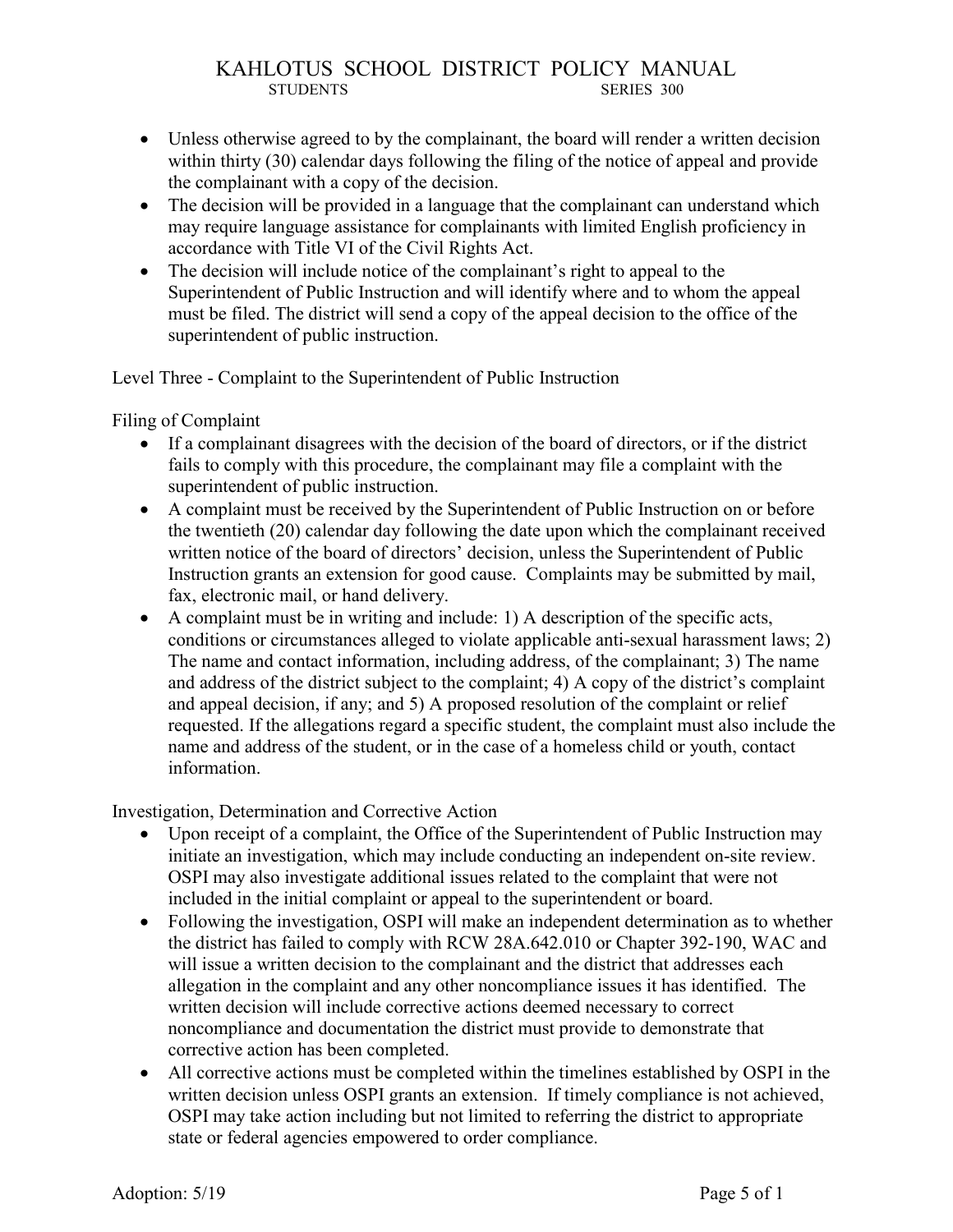A complaint may be resolved at any time when, before the completion of the investigation, the district voluntarily agrees to resolve the complaint. OSPI may provide technical assistance and dispute resolution methods to resolve a complaint.

### Level Four - Administrative Hearing

A complainant or school district that desires to appeal the written decision of the Office of the Superintendent of Public Instruction may file a written notice of appeal with OSPI within thirty (30) calendar days following the date of receipt of that office's written decision. OSPI will conduct a formal administrative hearing in conformance with the Administrative Procedures Act, Chapter 34.05, RCW.

#### Other Complaint Options

## *Office for Civil Rights (OCR), U.S. Department of Education*

OCR enforces several federal civil rights laws, which prohibit discrimination in public schools on the basis of race, color, national origin, sex, disability, and age. File complaints with OCR within 180 calendar days of the date of the alleged discrimination. 206-607-1600 ǀ TDD: 1-800-877-8339 ǀ OCR.Seattle@ed.gov ǀ www.ed.gov/ocr

## *Washington State Human Rights Commission (WSHRC)*

WSHRC enforces the Washington Law Against Discrimination (RCW 49.60), which prohibits discrimination in employment and in places of public accommodation, including schools. File complaints with WSHRC within six months of the date of the alleged discrimination. 1-800-233-3247 ǀ TTY: 1-800-300-7525 ǀ www.hum.wa.gov

#### Mediation

At any time during the complaint procedure set forth in WAC 392-190-065 through 392-190- 075, a district may, at its own expense, offer mediation. The complainant and the district may agree to extend the complaint process deadlines in order to pursue mediation.

The purpose of mediation is to provide both the complainant and the district an opportunity to resolve disputes and reach a mutually acceptable agreement through the use of an impartial mediator. Mediation must be voluntary and requires the mutual agreement of both parties. It may be terminated by either party at any time during the mediation process. It may not be used to deny or delay a complainant's right to utilize the complaint procedures.

Mediation must be conducted by a qualified and impartial mediator who may not: 1) Be an employee of any school district, public charter school, or other public or private agency that is providing education related services to a student who is the subject of the complaint being mediated; or 2) Have a personal or professional conflict of interest. A mediator is not considered an employee of the district or charter school or other public or private agency solely because he or she serves as a mediator.

If the parties reach agreement through mediation, they may execute a legally binding agreement that sets forth the resolution and states that all discussions that occurred during the course of mediation will remain confidential and may not be used as evidence in any subsequent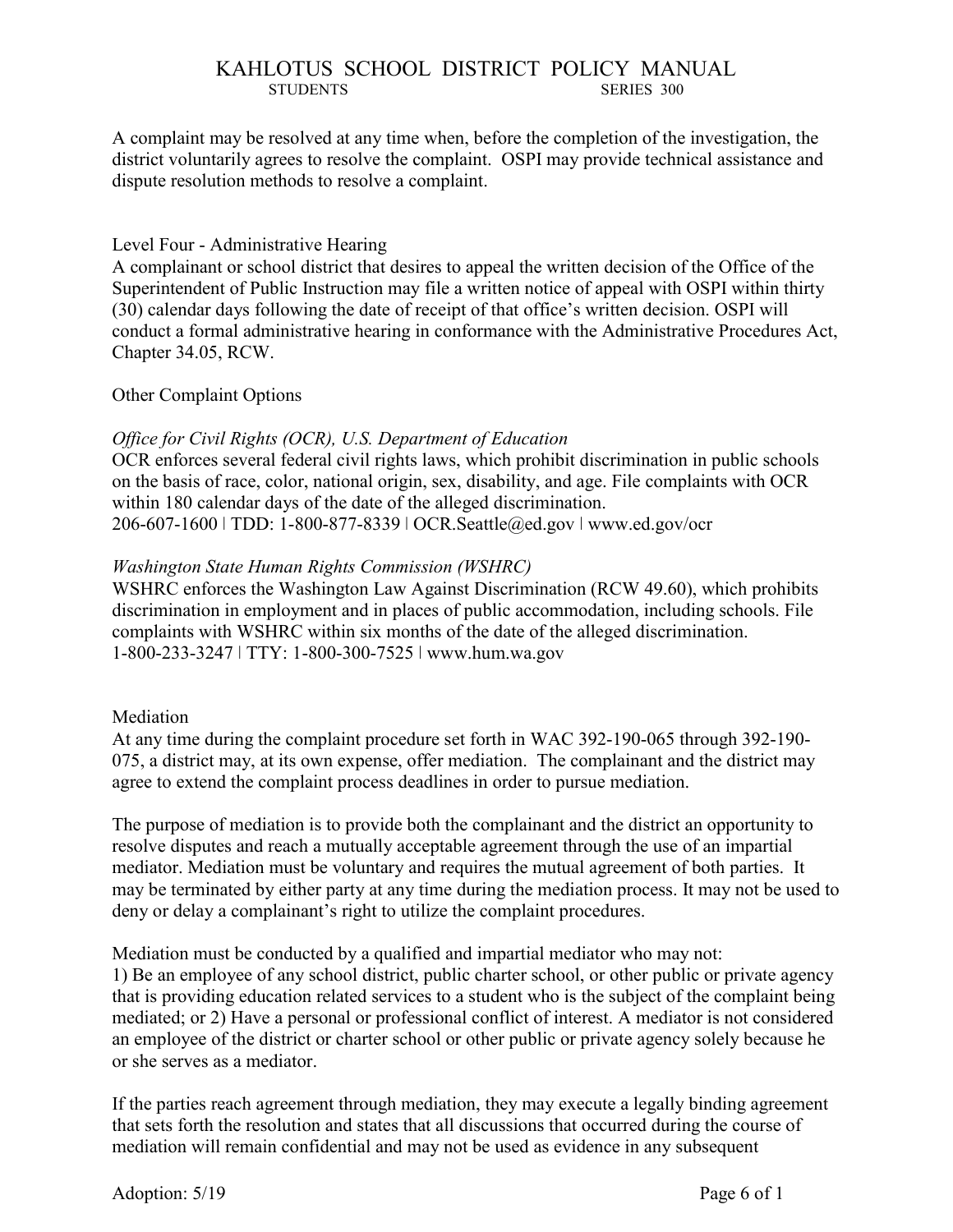complaint, due process hearing or civil proceeding. The agreement must be signed by the complainant and a district representative who has authority to bind the district.

#### Training and Orientation

A fixed component of all district orientation sessions for staff, students and regular volunteers will introduce the elements of this policy. Staff will be provided information on recognizing and preventing sexual harassment. Staff will be fully informed of the formal and informal complaint processes and their roles and responsibilities under the policy and procedure.

Certificated staff will be reminded of their legal responsibility to report suspected child abuse, and how that responsibility may be implicated by some allegations of sexual harassment. Regular volunteers will get the portions of this component of orientation relevant to their rights and responsibilities.

Students will be provided with age-appropriate information on the recognition and prevention of sexual harassment and their rights and responsibilities under this and other district policies and rules at student orientation sessions and on other appropriate occasions, which may include parents.

As part of the information on the recognition and prevention of sexual harassment staff, volunteers, students and parents will be informed that sexual harassment may include, but is not limited to:

- Demands for sexual favors in exchange for preferential treatment or something of value;
- Stating or implying that a person will lose something if he or she does not submit to a sexual request;
- Penalizing a person for refusing to submit to a sexual advance, or providing a benefit to someone who does;
- Making unwelcome, offensive or inappropriate sexually suggestive remarks comments, gestures, or jokes; or remarks of a sexual nature about a person's appearance, gender or conduct;
- Using derogatory sexual terms for a person;
- Standing too close, inappropriately touching, cornering or stalking a person; or
- Displaying offensive or inappropriate sexual illustrations on school property.

#### Policy and Procedure Review

Annually, the superintendent or designee will convene an ad hoc committee composed of representatives of certificated and classified staff, volunteers, students and parents to review the use and efficacy of this policy and procedure. The compliance officer will be included in the committee. Based on the review of the committee, the superintendent will prepare a report to the board including, if necessary, any recommended policy changes. The superintendent will consider adopting changes to this procedure if recommended by the committee.

Adoption Date: Classification: Revised Dates: 08.06; 10.11; 03.14; 01.15; 07.15